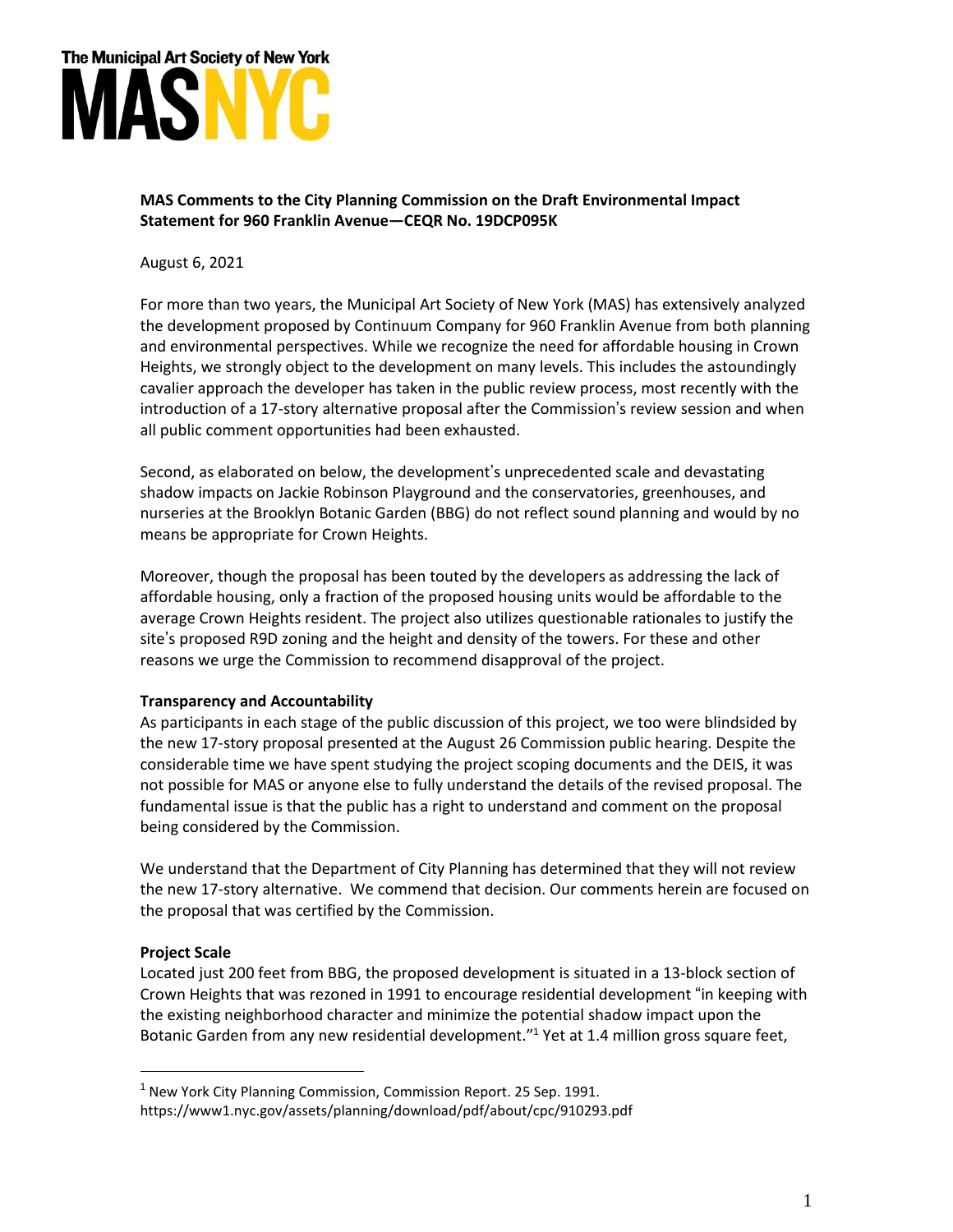# The Municipal Art Society of New York MASN

960 Franklin Avenue would be one of Brooklyn's largest developments in terms of area. Its two 39-story towers (421 and 424 feet tall) would be more than six times taller than what is currently allowed under zoning, and taller than any other residential development in over a oneand-a-half-mile radius.

Numerous public officials have objected to the scale of the development. Comparing the buildings' bulk to what one would find in Downtown Brooklyn, Commission Chair Marisa Lago said that the development is "without precedent" and inappropriate for an area that has narrow streets and lacks immediate proximity to subway stations.<sup>2</sup> New York City Council Majority Leader Laurie Cumbo stated that there is no precedent for zoning higher than R8 outside of Downtown Brooklyn. "To even consider a development of this size and scale outside of Downtown Brooklyn," she said, "the public benefits would have to be massive and the site uniquely appropriate."<sup>3</sup> Even Mayor de Blasio called the development "grossly out of scale" and said that he would not support it.<sup>4</sup>

In addition to general concerns about scale, MAS maintains that the justification for R9D zoning on the site is flawed to begin with. According to the Department of City Planning, R9D districts are created specifically to accommodate towers facing elevated rail lines along the street. Yet this is not the case for the 960 Franklin Avenue site. Rather, the site abuts the Franklin Avenue Shuttle rail line which is landlocked in the middle of the block and recessed below grade.

## **Shadows**

## *Brooklyn Botanic Garden*

The DEIS makes it clear that the new building would cause significant adverse shadow impacts on BBG. Of the 23 conservatories, greenhouses, propagation spaces, and nurseries studied within BBG, project-generated incremental shadows would reach 22 of these sunlight-sensitive resources. Incremental shadows would have a particularly destructive impact on the plants within the greenhouses, especially during the winter. Incremental shadow duration would range from one hour and 54 minutes in December to a staggering four hours and 22 minutes in June, meaning that many sunlight-sensitive plants would not receive the amount of direct light they require to survive.

The DEIS also includes a separate Arborist Report that further assesses the impacts of incremental shadows on the garden. The study concluded that there would likely be long-term changes to the plants over time because of incremental shadow, such as a possible reduction in flowering, turning of flowers towards light sources, slowing of the rate of plant growth, bending

 $2$  New York City Planning Commission Review Session, 1 Feb. 2021.

https://www.youtube.com/watch?v=U9ESolnqTKY

<sup>&</sup>lt;sup>3</sup> Council Majority Leader Laurie A. Cumbo. 960 Franklin Avenue Public Scoping Hearing, 12 Mar. 2019.

<sup>&</sup>lt;sup>4</sup> Kim, Elizabeth. "In Surprise Shift, Mayor De Blasio Says He Opposes Controversial Crown Heights Towers." *Gothamist*, 21 Dec. 2020. https://gothamist.com/news/surprise-shift-mayor-de-blasio-says-heopposes-controversial-crown-heights-towers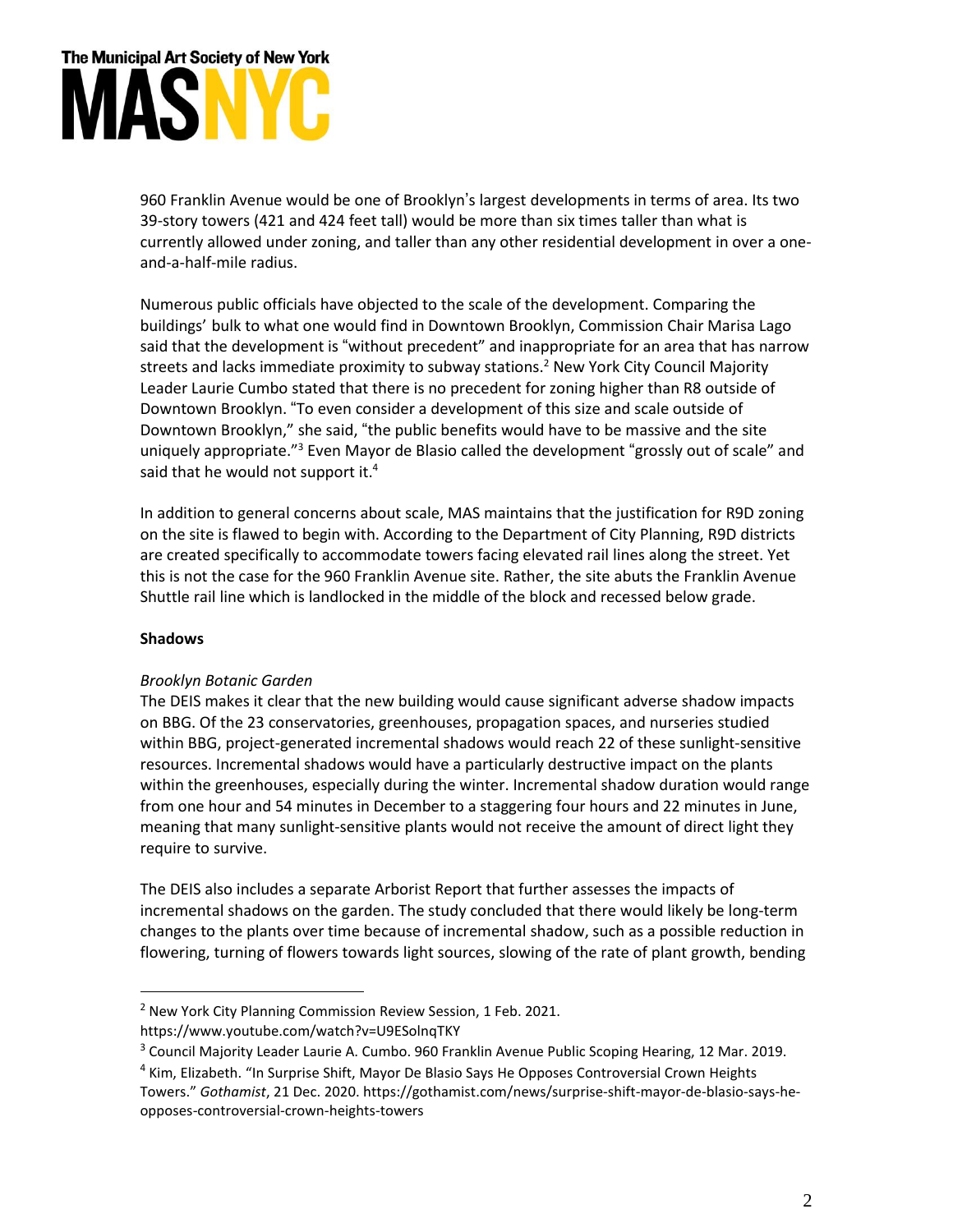# The Municipal Art Society of New York MÁSNYC

or stretching of plant bodies, and an overall decline of plant health. The impacts would be greatest for high light-demanding plants in the desert, Mediterranean, and tropical collections and would likely be cumulative over years. John Trager (curator of desert plants at the Huntington Library in San Marino, CA), one of the consulted experts, went so far as to conclude that the shadow impacts "may alter the ability of garden to carry out its mission."

MAS and BBG have gone a step further to study the impacts of the proposed development on available daylight<sup>5</sup> and on specific plant species. We found that all BBG greenhouses would experience more than 10 days of lost daylight, with over 30 days of lost daylight in the tropical and aquatic collections. This is primarily because shadows will significantly increase across BBG collections, from 1 to 2 hours in March, up to 3.5 hours in June, according to our study. Again, most affected collections include the tropical, aquatic and desert greenhouses, which are sensitive to even modest reductions in available light.

## *Jackie Robinson Playground*

According to the DEIS, shadows from the proposed development would also cause a significant adverse impact on Jackie Robinson Playground, a vital neighborhood resource. New shadow durations would range from one hour and 15 minutes in December to four hours and 45 minutes in June. In fact, the playground would be totally shrouded in shadow on the March, September, and June analysis days. New shadow would be cast on both active and passive recreational areas including tables and benches, play structures, and the basketball courts.

MAS and BBG's own study of thermal comfort<sup>6</sup> found that during the months of January and February, when sunlight is especially necessary for warmth, areas of the playground would lose more than 2.5 hours of beneficial sunlight. Overall, Jackie Robinson Playground would receive just 2.6 hours of thermally beneficial sunlight in winter, far less than the threshold of four hours which we consider ideal.

The impacts would be greatest on the basketball and handball courts as well as the fitness equipment in the southern end of the playground, parts of which would receive less than two hours of winter daylight. However, the play structures and passive seating areas at the northern end of the playground would also experience up to an hour less of thermally beneficial sunlight compared to the as-of-right condition. The result will be a decline in the usability of these facilities during the months of the year when sunlight is most critical to their success as recreation spaces.

<sup>&</sup>lt;sup>5</sup> Daylight encompasses direct and diffused sunlight, as well as light reflected from buildings and other surfaces

 $<sup>6</sup>$ Thermal comfort is the human perception and experience of a space in which the body is neither</sup> overheated nor excessively cold. It is a collective measure of solar radiation, wind velocity, air temperature, and humidity, as well as one's clothing insulation and metabolic heat levels.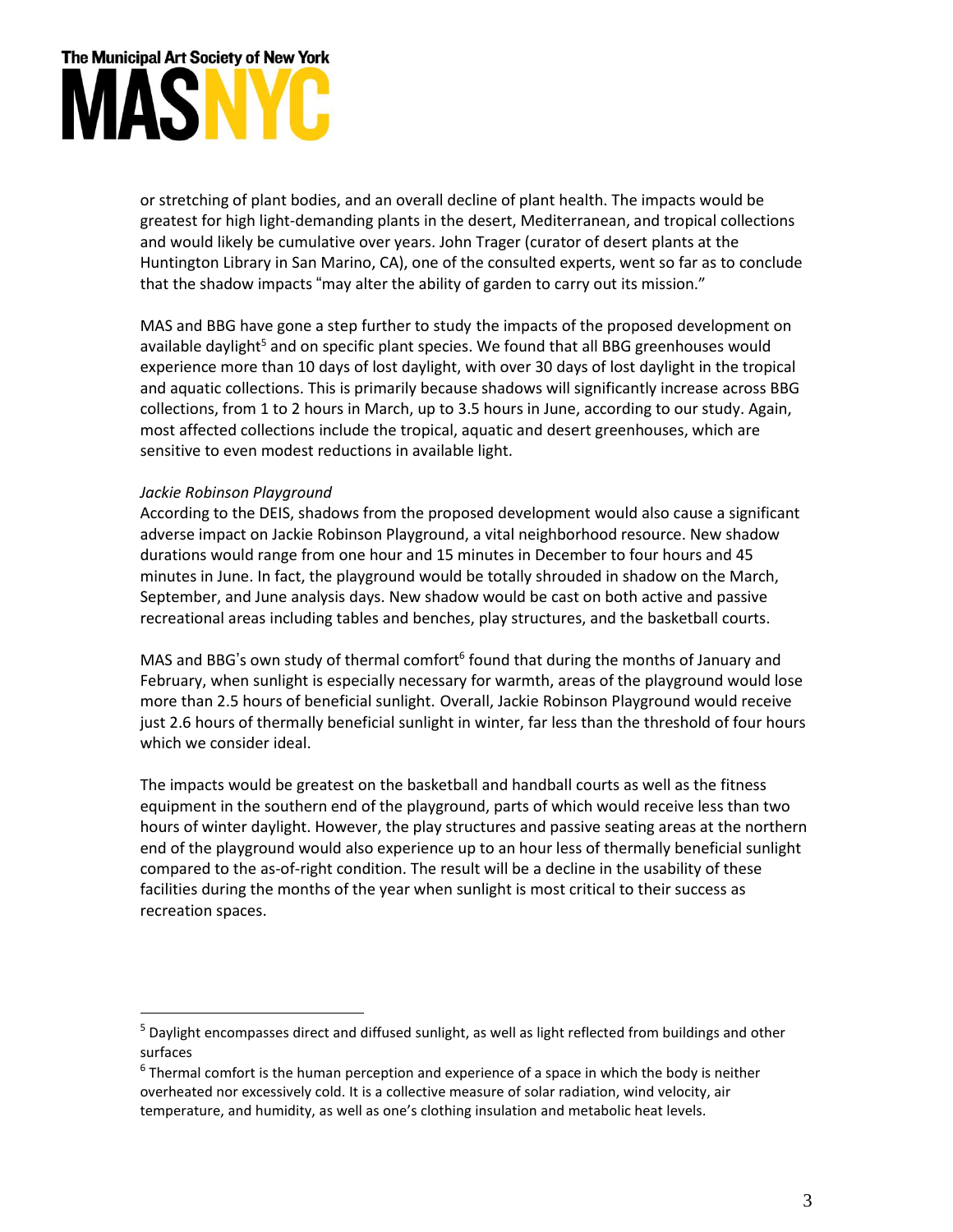## The Municipal Art Society of New York MASN

## *Medgar Evers College*

Medgar Evers College is located diagonally across the street from 960 Franklin Avenue. While not evaluated in the DEIS, it is important to note that the institution contains an outdoor student courtyard that would be shadowed during certain times of year by the proposed development. Specifically, MAS found that during the winter, when sunlight is especially critical for thermal comfort, portions of the courtyard would experience a loss of up to 1.5 hours of beneficial sunlight.

## *Surrounding Streets*

MAS found that the reduction of daylight in streets would be about 1.5 hours per day on average during the winter in select locations. Moreover, several trees along Franklin Avenue, McKeever Place, and in Jackie Robinson Playground would experience a loss of more than nine growing season weeks with six or more hours of direct sun per day (which is considered ideal). Trees along Montgomery Street and in the Medgar Evers College campus would also lose several weeks of adequate sunlight during the growing season.

## **Mitigation**

## *34-Story Alternative*

The developer has identified a 34-story version of the development that achieves the same level of density but reorients the buildings 'bulk as a possible mitigation measure for shadow impacts. However, the mitigation is minimal, as incremental shadows on BBG would be reduced by just 16 to 39 minutes, and only two to three minutes on Jackie Robinson Playground. The DEIS concludes, "These reductions in shadows duration…would not fully mitigate the impact as sensitive resources would continue to receive insufficient sunlight as a result of an increase in incremental shadows." For Jackie Robinson Playground, it states, "The 34-story Development would not result in any noticeable change to the duration of incremental shadow coverage…"

## *Other Mitigation Measures*

Other potential shadow mitigation measures identified in the DEIS include adjusting the implementation and extent of rooftop netting, shades, and supplemental lighting at BBG. The DEIS also suggests that plants could be relocated to facilities outside the range of the project's incremental shadow. We do not find these as acceptable solutions.

Sunlight- and temperature-dependent greenhouse plants cannot simply be moved, as they have very specific growing requirements. Additionally, the Arborist Report notes that several experienced greenhouse managers and curators said that artificial lighting would not be able to imitate the energetics or match the wavelength range of natural light. Some curators noted that to make a difference, these lights would need to be located so close to the plants as to obscure them or make them aesthetically displeasing.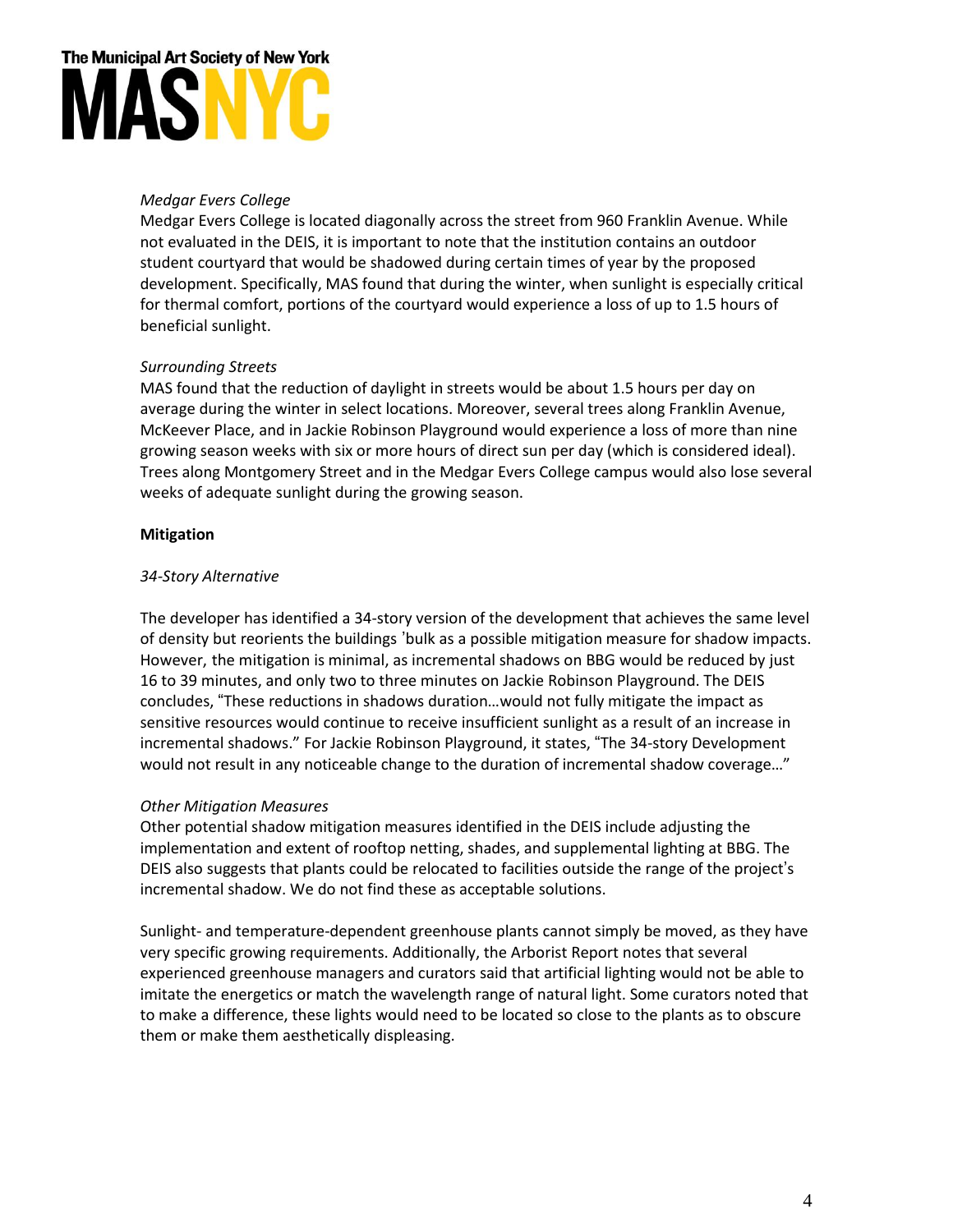

It should also be noted that the public and private investment in the facilities and gardens of BBG is enormous, literally millions of dollars. A cavalier suggestion that those investment are expendable or easily replaced is unacceptable.

## **Affordable Housing**

The developer has touted the affordable housing aspect of their proposal but the actual levels of affordability in their plan would not meet the needs of Crown Heights residents. According to the DEIS, the median household income in the project's half-mile study area is \$57,995 (based on 2013-2017 data). The development would comprise a total of 1,578 dwelling units, of which 50 percent (789 units) would be affordable and workforce housing. It is assumed that:

- 316 units (20 percent of the total number of units) would be for households with an average of 50 percent of the Area Median Income (AMI). This is equivalent to \$38,850 for a family of three as of 2015, which is the analysis year used in the DEIS.
- 158 units (10 percent of the total) would be for households with an average of 80 percent AMI (equivalent to \$62,150 per year for a family of three as of 2015)
- 158 units (10 percent of the total) would be for households with an average of 100 percent AMI (\$77,700 for a family of three in 2015)
- 157 units (10 percent of the total) would be for households with an average of 120 percent AMI (\$93,240 for a family of three in 2015)

In other words, 80 percent of the affordable and workforce units would be for households with median incomes that are higher than the neighborhood median. Those units provided voluntarily by the developer (beyond the requirements of MIH) would be tens of thousands of dollars above the median.

## **Large-Scale General Development Special Permit**

To be approved, the project requires a Large-Scale General Development Special Permit and zoning waivers to reduce minimum lot coverage from 33 to 11.4 percent (a 65 percent reduction). The developer is also seeking to waive tower coverage regulations that require the building's top four floors to be set back 50 to 80 percent above 165 feet in height. With the waiver, the developer would be able to build with 100 percent tower coverage with no setbacks on the uppermost floors. According to the DEIS, these modifications would "promote better site planning and urban design on the Development Site" and "allow slender, uniform towers."

We are unconvinced of this rationale. Despite our requests for further clarification, the DEIS fails to sufficiently demonstrate how the waivers would improve site planning and urban design. Nor is it clear how adding bulk and eliminating setbacks on the top floors would result in more slender tower design. Instead, we believe the Special Permit and zoning waivers are part of a deliberate strategy to facilitate taller towers with larger and more valuable upper floor area than would otherwise be allowed.

## **Conclusion**